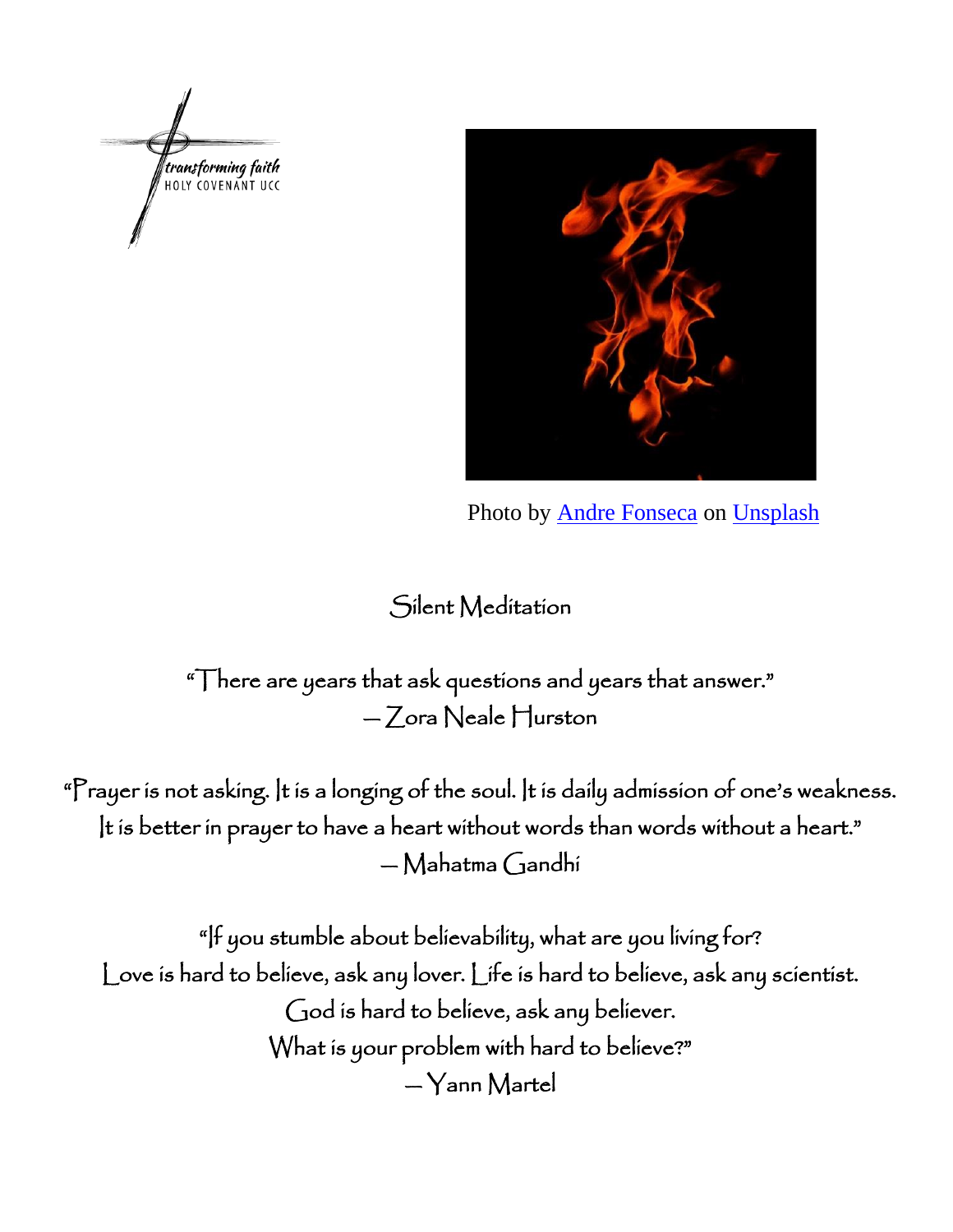# **HOLY COVENANT UNITED CHURCH OF CHRIST PENTECOST**

|                                                                         | June 5, 2022 10:55 am                                                                                                                                                                                                                                                                                                                                                                                      |                       |
|-------------------------------------------------------------------------|------------------------------------------------------------------------------------------------------------------------------------------------------------------------------------------------------------------------------------------------------------------------------------------------------------------------------------------------------------------------------------------------------------|-----------------------|
| Prelude                                                                 | "Spirit of God, Descend Upon My Heart"                                                                                                                                                                                                                                                                                                                                                                     | arr. J. Vogt          |
|                                                                         | Chiming of the Hour                                                                                                                                                                                                                                                                                                                                                                                        |                       |
| One:                                                                    | <b>Welcome and Announcements</b><br>Strengthen the Church Special Offering Video - Rev. Dorhauer<br>May the peace of God be with you.<br>Many: And also with you.                                                                                                                                                                                                                                          | <b>Cheri Dennis</b>   |
| Introit                                                                 | "There's a Spirit of Love in This Place"<br>There's a spirit of love in this place. $(2x)$<br>You can't see it, but it's there, just as precious as the air.<br>There's a spirit of love in this place.                                                                                                                                                                                                    | arr. M. A. Miller     |
|                                                                         | There's the presence of peace in this room. $(2x)$<br>In God's tenderness is found peace that passes human bounds.<br>There's the presence of peace in this room.                                                                                                                                                                                                                                          |                       |
| * Call to Worship                                                       |                                                                                                                                                                                                                                                                                                                                                                                                            | <b>Terrence Hayes</b> |
| One:<br><b>Many:</b>                                                    | Divine Teacher, whirl around us with your wisdom,<br>Divine Comforter, encircle us with the peace that comes only<br>from you.                                                                                                                                                                                                                                                                             |                       |
| One:                                                                    | As the Holy Winds fill our lives with dreams, empower us to live<br>God's hope in this world.                                                                                                                                                                                                                                                                                                              |                       |
| <b>Many:</b>                                                            | As the Holy Fire fills our hearts with visions, empower us to<br>create a world of justice and peace.                                                                                                                                                                                                                                                                                                      |                       |
| All:                                                                    | May the Divine Gales of this day move us to know the love of God.                                                                                                                                                                                                                                                                                                                                          |                       |
| * Invocation<br>One:<br>Many:<br>One:<br>Many:<br>One:<br>Many:<br>All: | Holy Winds of Mystery, as the dawn breaks forth,<br>your Spirit exhales your intentions for our world.<br>As new chapters and eras arise in our lives,<br>your Spirit invites us to wisdom that only comes from you.<br>Open our souls to the wonders of your being.<br>Settle our hearts when questions surround us.<br>Fill our minds with the knowledge that your Spirit will lead us<br>forward. Amen. | <b>Terrence Hayes</b> |
|                                                                         | * Please take a comfortable posture that supports your<br>worshiping, reading, and singing.                                                                                                                                                                                                                                                                                                                |                       |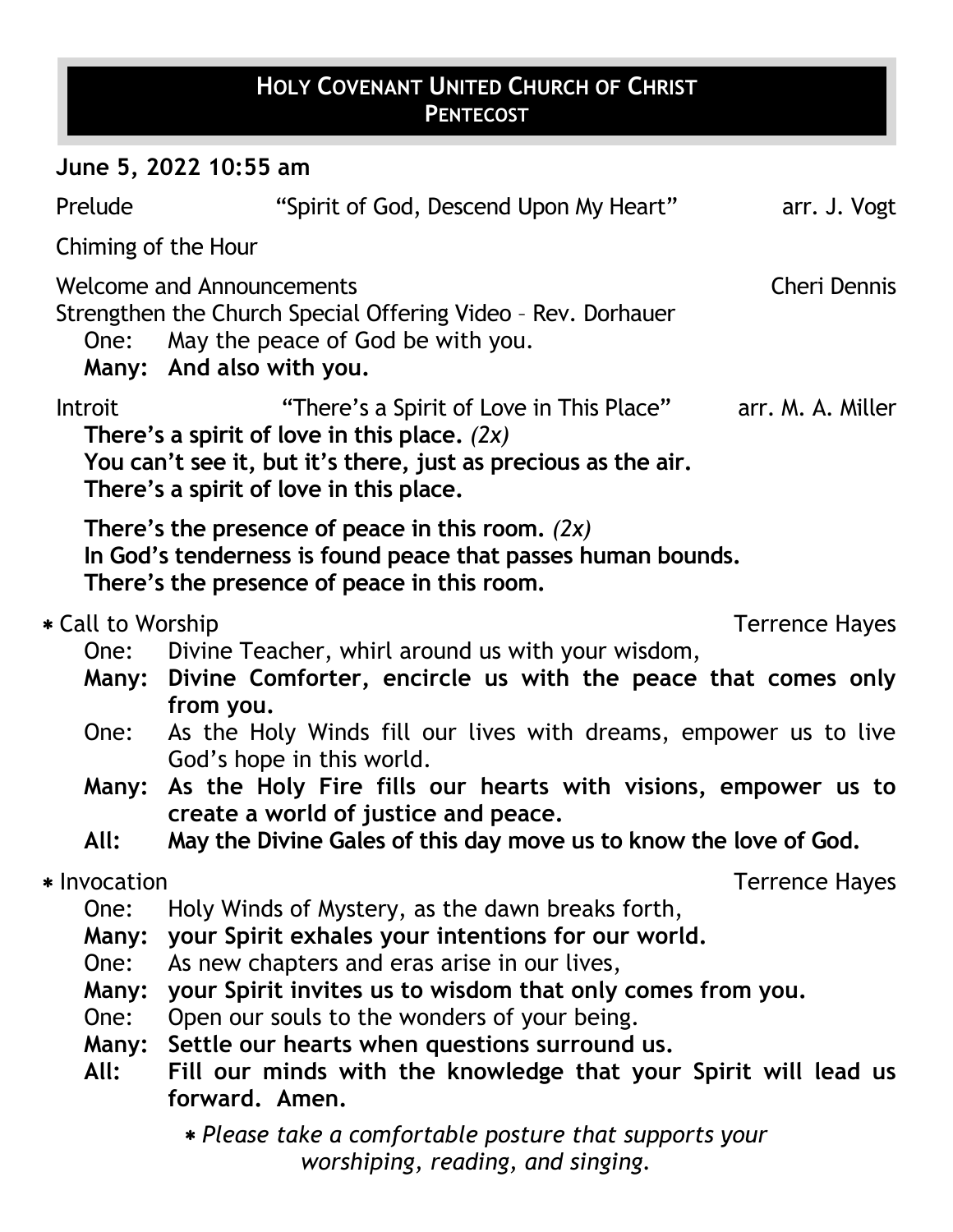Hymn 270 "Like the Murmur of a Dove's Song" BRIDEGROOM **Like the murmur of the dove's song, like the challenge of her flight, Like the vigor of the wind's rush, like the new flame's eager might: Come, Holy Spirit, come.**

**To the members of Christ's body, to the branches of the Vine, To the church in faith assembled, to our midst as gift and sign: Come, Holy Spirit, come.**

**With the healing of division, with the ceaseless voice of prayer, With the power to love and witness, with the peace beyond compare: Come, Holy Spirit, come.**

Prayer of Reflection and Growth

One: Loving God, Divine Comforter,

**All: Peace is absent from our hearts. From pain to grief, and from turmoil to frustrations, we yearn for what we lack. We ache for the pains and injustices of this world to cease. What we forget is to pause and voice our concerns to you. How can we better integrate your presence in our lives? When have we forgotten to include you in our joys and heartaches? Move us to seek you and speak the burdens of our hearts to you. May your Spirit refill our souls with peace. Amen.**

Assurance of Grace **Cheri Dennis** Assurance of Grace

The Spirit of God delivers grace and peace as we move through our journeys and inspires us to connect with God and neighbor to create a world of hope and joy. Amen!

Song The Cool of the Cool of the Cool of the Cool of the Cool of the Cool of the Cool of the Cool of the Cool o

**Lord, you are good And your mercy endureth forever** *(repeat)*

**People from every nation and tongue From generation to generation**

**We worship you, hallelujah, hallelujah We worship you, for who you are**

**You are good all the time, All the time, you are good**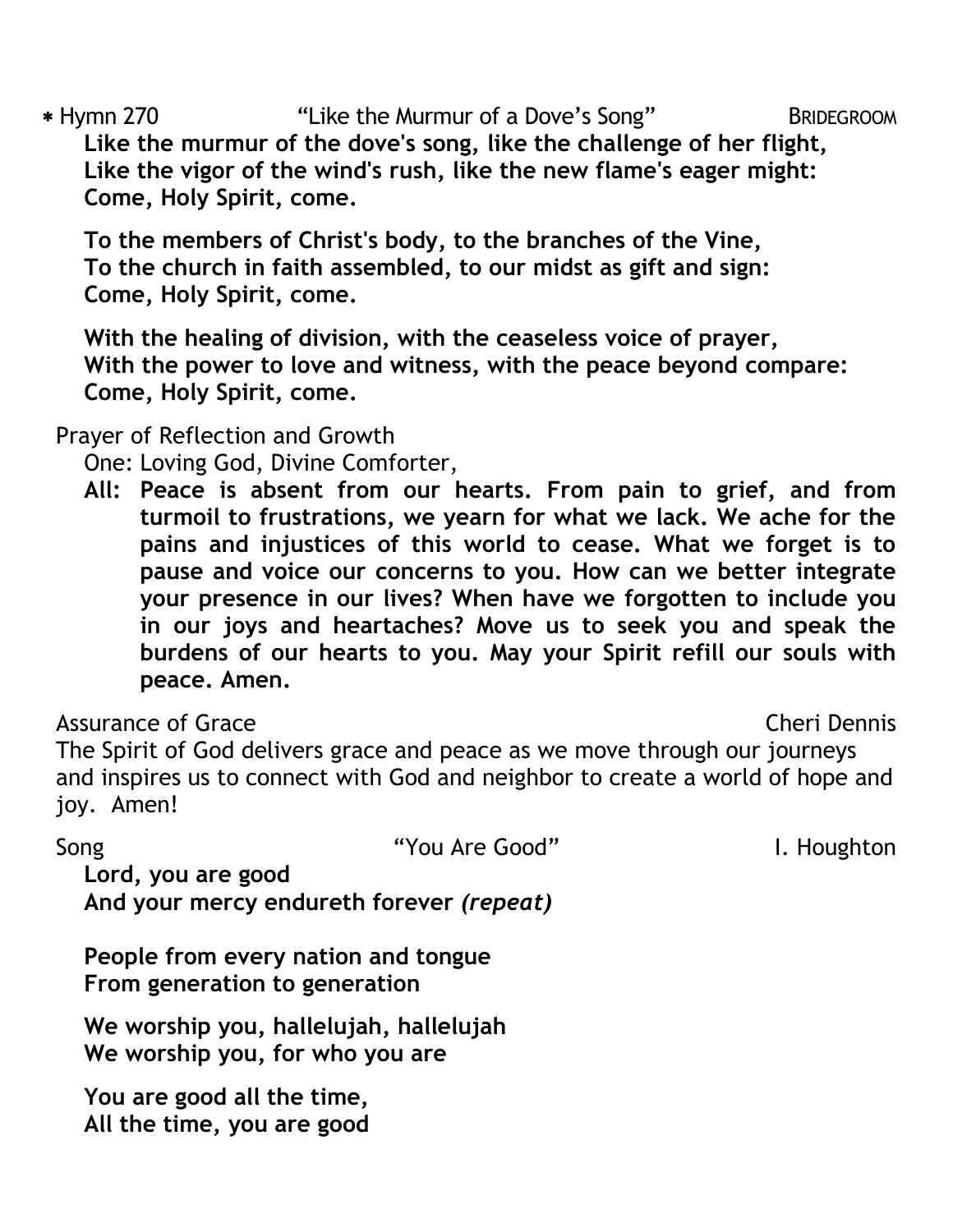**Children's Message Laura Hankins** 

Song Song The Context of the Context of Transform  $S$  and  $S$  are  $\mathcal{L}$  and  $\mathcal{L}$  are  $\mathcal{L}$  and  $\mathcal{L}$  are  $\mathcal{L}$  and  $\mathcal{L}$  are  $\mathcal{L}$  and  $\mathcal{L}$  are  $\mathcal{L}$  are  $\mathcal{L}$  and  $\mathcal{L}$  are  $\mathcal{L}$  and

**Rain down, rain down, rain down your love on your people. Rain down, rain down, rain down your love, God of life.**

Pastoral Prayer Cheri Dennis

### The Prayer of Jesus *(unison)*

**Loving God, through the Spirit's revelation, may Your true nature be honored everywhere. May Your reign of love come. May desire of Your heart for the world be done, in us, by us and through us in the power of the Spirit. Give us the bread we need for each day. Forgive us. Enable us to forgive others. Keep us from all anxiety and fear. For You reign in the power that comes from love which is Your glory forever and ever. Amen.**

### **Prayer for Illumination COPEN MY EXES**

**Open our ears, that we may hear voices of truth you send so clear And while the wave notes fall on our ears, everything false will disappear Silently now we wait for you, ready, our God, your will to do. Open our hearts; illumine us, Spirit divine!**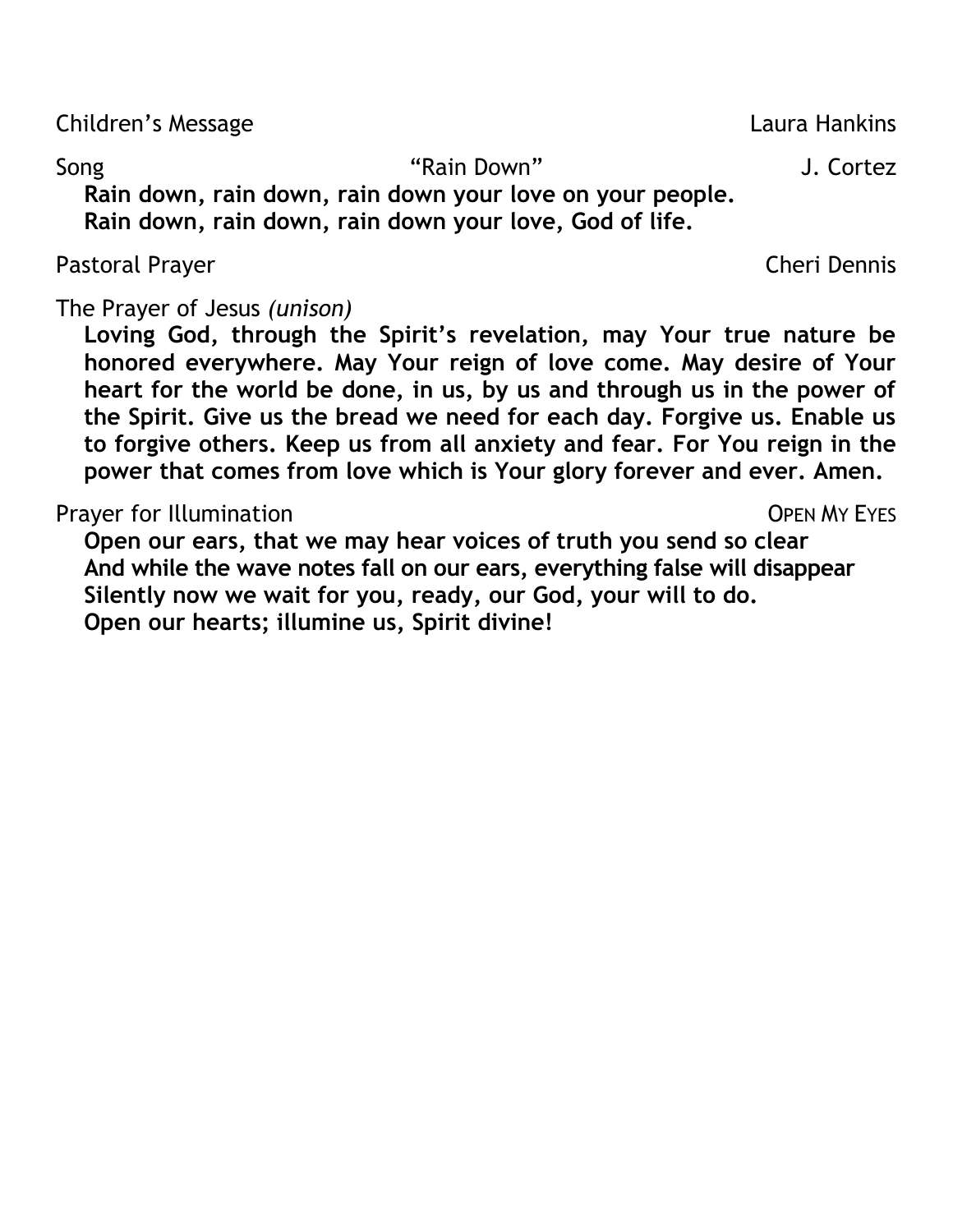New Testament Reading Terrence Hayes When the day of Pentecost had come, they were all together in one place. And suddenly from heaven there came a sound like the rush of a violent wind, and it filled the entire house where they were sitting. Divided tongues, as of fire, appeared among them, and a tongue rested on each of them. All of them were filled with the Holy Spirit and began to speak in other languages, as the Spirit gave them ability.

Now there were devout Jews from every nation under heaven living in Jerusalem. And at this sound the crowd gathered and was bewildered, because each one heard them speaking in the native language of each. Amazed and astonished, they asked, 'Are not all these who are speaking Galileans? And how is it that we hear, each of us, in our own native language? Parthians, Medes, Elamites, and residents of Mesopotamia, Judea and Cappadocia, Pontus and Asia, Phrygia and Pamphylia, Egypt and the parts of Libya belonging to Cyrene, and visitors from Rome, both Jews and proselytes, Cretans and Arabs—in our own languages we hear them speaking about God's deeds of power.' All were amazed and perplexed, saying to one another, 'What does this mean?' But others sneered and said, 'They are filled with new wine.'

But Peter, standing with the eleven, raised his voice and addressed them: 'Men of Judea and all who live in Jerusalem, let this be known to you, and listen to what I say. Indeed, these are not drunk, as you suppose, for it is only nine o'clock in the morning. No, this is what was spoken through the prophet Joel: "In the last days it will be, God declares,

that I will pour out my Spirit upon all flesh,

and your sons and your daughters shall prophesy,

and your young men shall see visions,

and your old men shall dream dreams.

Even upon my slaves, both men and women,

 in those days I will pour out my Spirit; and they shall prophesy.

And I will show portents in the heaven above and signs on the earth below,

blood, and fire, and smoky mist.

The sun shall be turned to darkness

and the moon to blood,

 before the coming of the Lord's great and glorious day. Then everyone who calls on the name of the Lord shall be saved."

One: May we hear what the Spirit is saying to the Church;

**Many: Open our ears, our hearts, our minds.**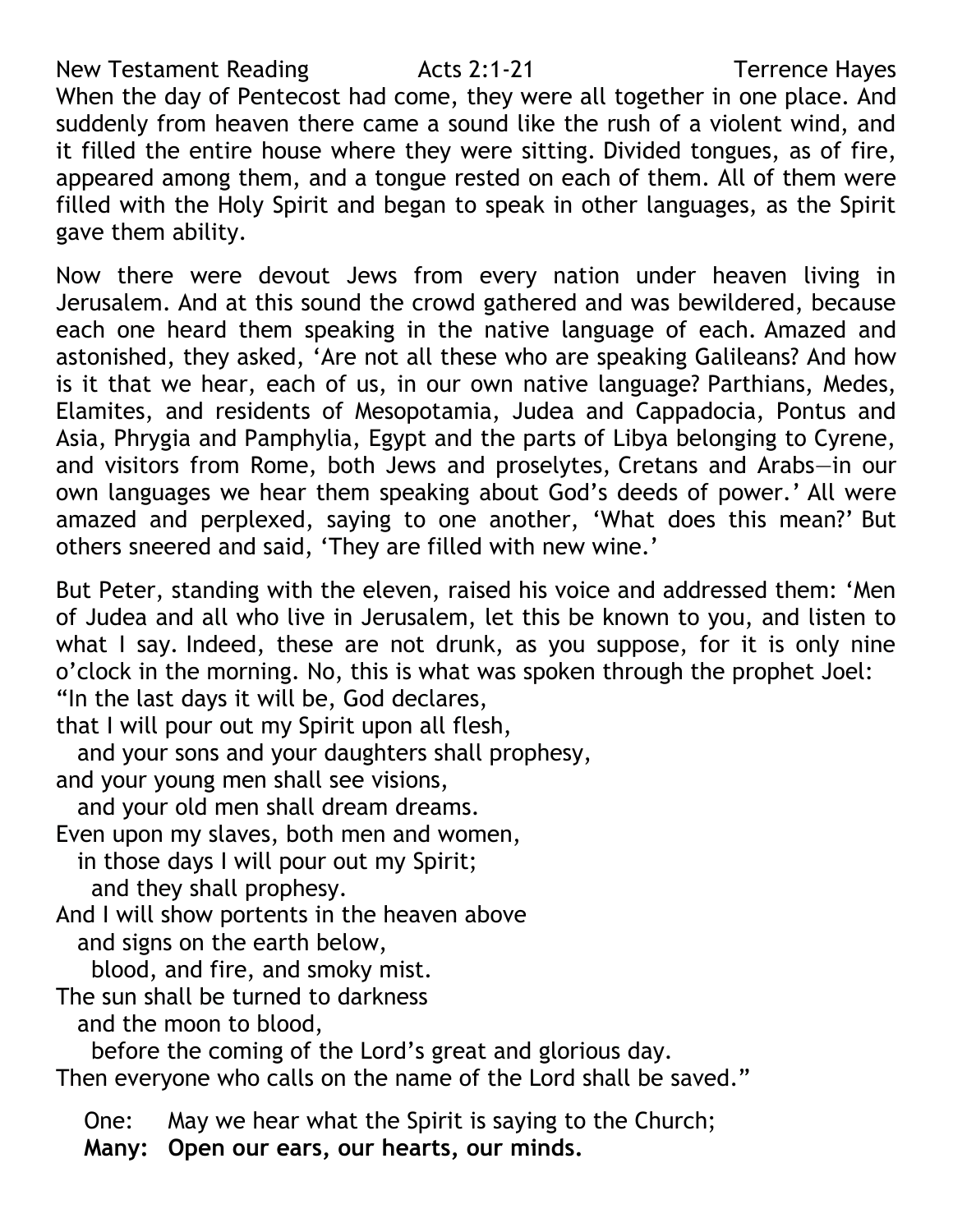Hymn "Wind Who Makes All Winds That Blow" ABERYSTWYTH **Wind who makes all winds that blow—gusts that bend the saplings low, Gales that heave the sea in waves, stirring in the mind's deep caves— Aim your breath with steady power on your church, this day, this hour. Raise, renew the life we've lost, Spirit God of Pentecost.**

**Fire who fuels all fires that burn—suns around which planets turn, Beacons marking reefs and shoals, shining truth to guide our souls— Come to us as once you came: burst in tongues of sacred flame! Light and Power, Might and Strength, fill your church, its breadth and length.**

**Holy Spirit, Wind and Flame, move within our mortal frame. Make our hearts an altar pyre. Kindle them with your own fire. Breathe and blow upon that blaze till our lives, our deeds and ways Speak that tongue which every land by your grace shall understand.**

 Gospel Lesson John 14:8-17, (25-27) Cheri Dennis Philip said to him, 'Lord, show us the Father, and we will be satisfied.' Jesus said to him, 'Have I been with you all this time, Philip, and you still do not know me? Whoever has seen me has seen the Father. How can you say, "Show us the Father"? Do you not believe that I am in the Father and the Father is in me? The words that I say to you I do not speak on my own; but the Father who dwells in me does his works. Believe me that I am in the Father and the Father is in me; but if you do not, then believe me because of the works themselves. Very truly, I tell you, the one who believes in me will also do the works that I do and, in fact, will do greater works than these, because I am going to the Father. I will do whatever you ask in my name, so that the Father may be glorified in the Son. If in my name you ask me for anything, I will do it.

'If you love me, you will keep my commandments. And I will ask the Father, and he will give you another Advocate, to be with you for ever. This is the Spirit of truth, whom the world cannot receive, because it neither sees him nor knows him. You know him, because he abides with you, and he will be in you.

'I have said these things to you while I am still with you. But the Advocate, the Holy Spirit, whom the Father will send in my name, will teach you everything, and remind you of all that I have said to you. Peace I leave with you; my peace I give to you. I do not give to you as the world gives. Do not let your hearts be troubled, and do not let them be afraid.

- One: For the word of God in scripture, for the word of God among us, for the word of God within us.
- **Many: Thanks be to God.**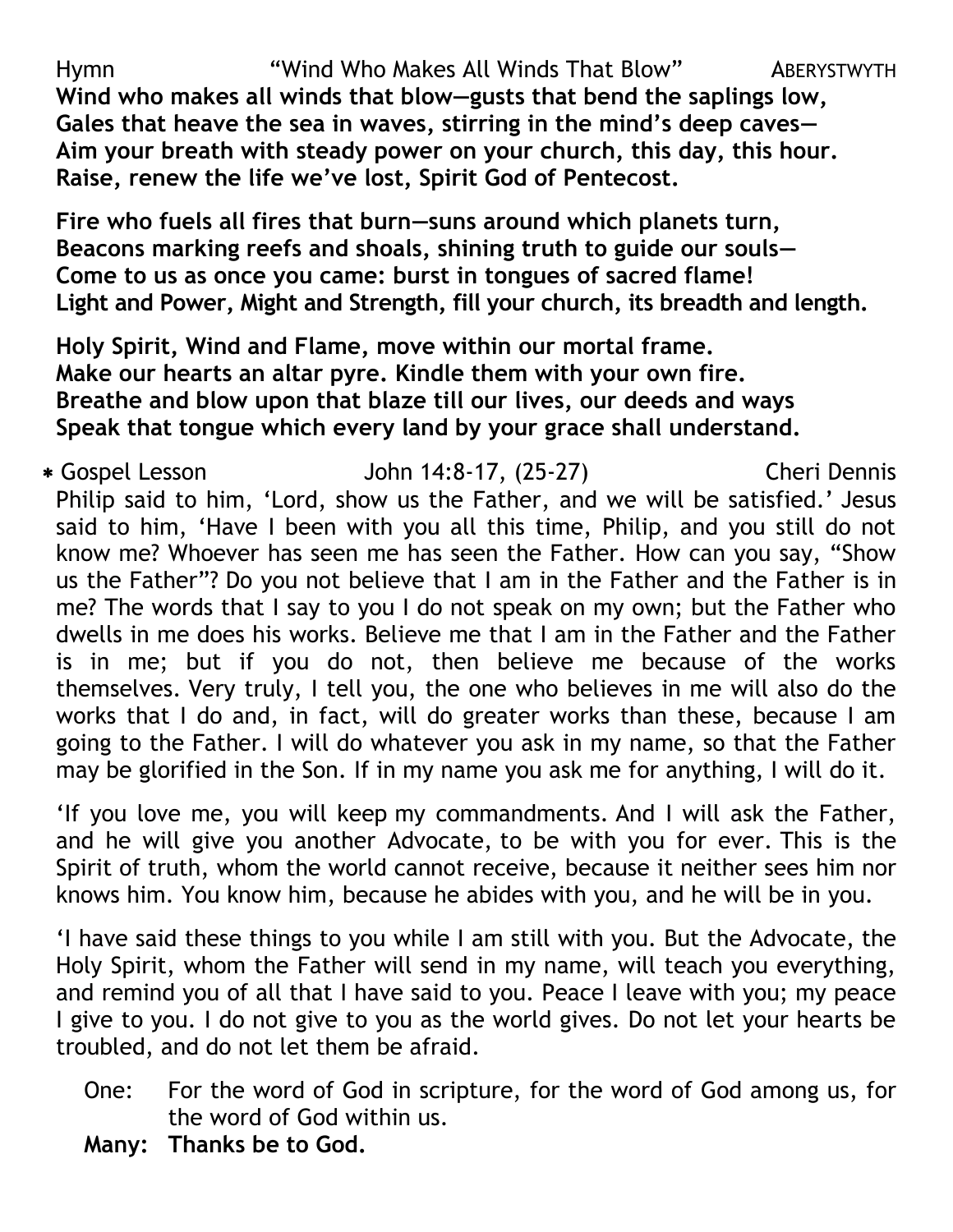Sermon **The Cheri Cheri Cheri Cheri Cheri Cheri** Cheri Dennis

Reflection on Giving & Blessing of Gifts Terrence Hayes

- One: Because of our love for the Divine Giver, we seek ways to share our love through our treasures, talents, and time. Whether we give in this hour or throughout this week, may we remember that God's Spirit encircles these gifts with hope.
- **All: Holy Winds of Excitement, may the gifts we share today and throughout this week nudge us to dream your dreams. May our giving inspire us to embrace your visions for our world. Holy Spirit, enliven our souls to create your realm of justice and peace on earth. Amen.**
- Doxology "Confitemini Domino" TAIZÉ *(translation: Give thanks to the Lord for God is good, Psalm 118:1)*

### **Confitemini Domino quoniam bonus. Confitemini Domino alleluia!**

# **SACRAMENT OF HOLY COMMUNION**

Invitation Cheri Dennis

Come to this table where bread and cup are transformed by the Spirit of God into a meal of love and grace, a supper of visions and dreams, a table where all souls are welcome.

#### Prayer of Communion

One: Loving God, whose Divine lungs exhaled the Spirit into our world, your breath continues to transform our world from the still to the stirring. Before the earth was formed the Spirit of God swirled through voids and shadows. As humans were created, the air of God filled the lungs of Adam and the soul of Eve. This Divine Air continues to fill us up when our bones are dry and spirits are sluggish. On this day of Pentecost, when we celebrate the breath of the Spirit coming upon the disciples, we invite the Spirit to come upon these elements.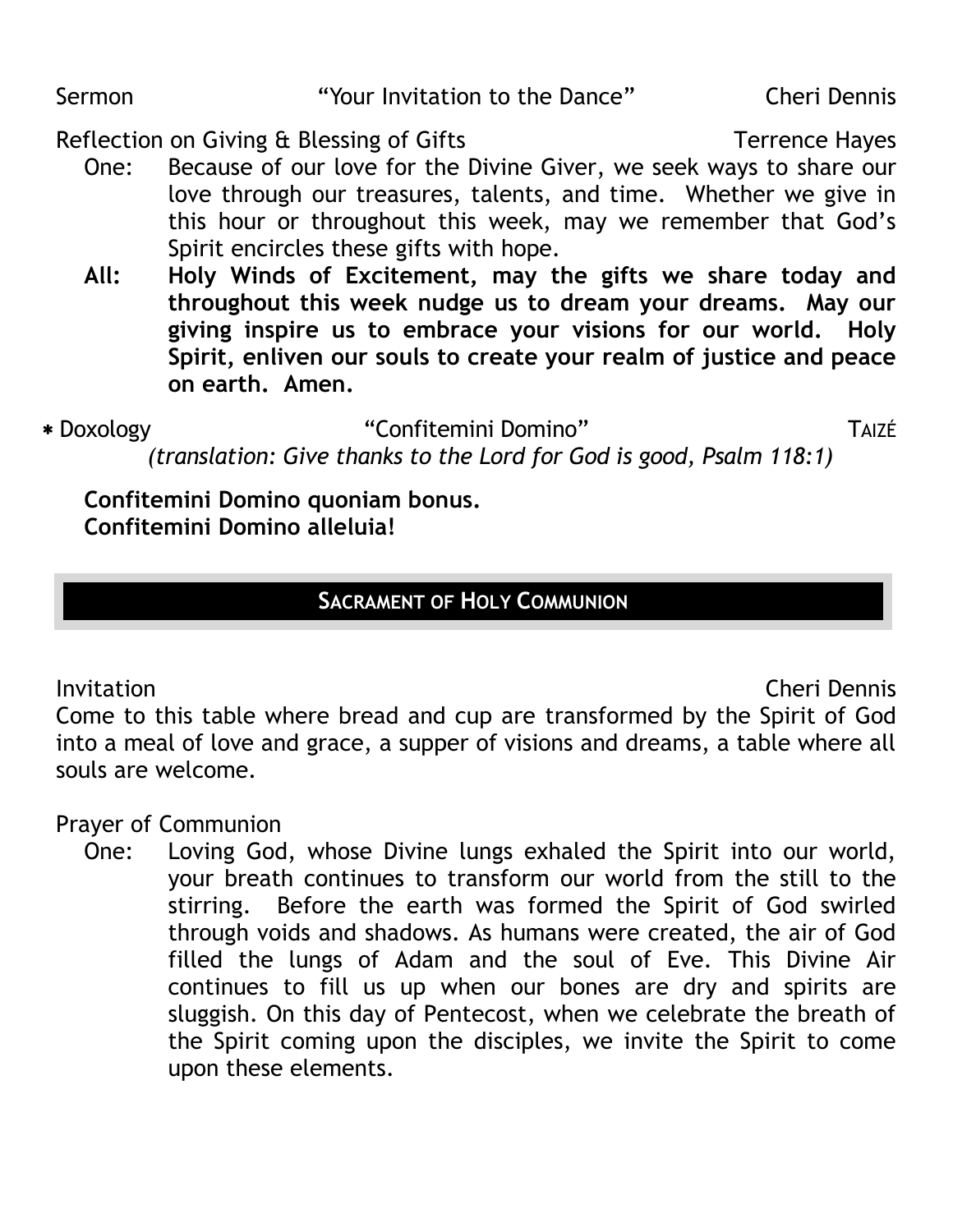**Many: God of winds, pour out your Spirit to make the elements come alive for us. Make this meal awaken our sleepy hearts and stagnant souls. May this time of eating and drinking be one where we stir from our sadness and rise from our hopelessness. May we begin to celebrate visions and animate dreams that have only been alive in. As we share this meal, let us remember our siblings in faith who came to this table in decades and centuries past. And our children who will surround this table in the future. Each generation uniquely celebrates your presence, Spirit of Life.**

Words of Institution Cheri Dennis

The night before Jesus died was a solemn time around the table. Breaking bread. Drinking from the cup. Jesus asking to remember him in our eating and drinking.

There was a time to mourn followed by a time to dance. After the day of resurrection, the disciples at on the beach with the risen Christ, celebrating new life, new hope, new vitality. On this Pentecost, as we come to the table, let us celebrate the Spirit of Resurrection and the promise of a needed secondwind in our own lives.

Let us partake of this celebratory meal together.

Distribution of Elements

Hymn during Communion 337 "Draw Us in the Spirit's Tether" Union Seminary **Draw us in the Spirit's tether, for when humbly in your name, Two or three are met together, you are in the midst of them; Alleluia! Alleluia! Touch we now your garment's hem.**

**As disciples used to gather in the name of Christ to sup, Then with thanks to God the Giver, break the bread and bless the cup, Alleluia! Alleluia! So now bind our friendship up.**

**All our meals and all our living make as sacraments of you, That by caring, helping, giving, we may be disciples true. Alleluia! Alleluia! We may serve with faith anew.**

# Prayer of Thanksgiving *(unison)*

**Spirit of God, who fed the multitudes, provided the manna in the wilderness, and blessed the elements, we give thanks for the meal eaten and the company surrounding us. Inspire us as we move forward this day and encourage us to transform our dreams into reality. Amen.**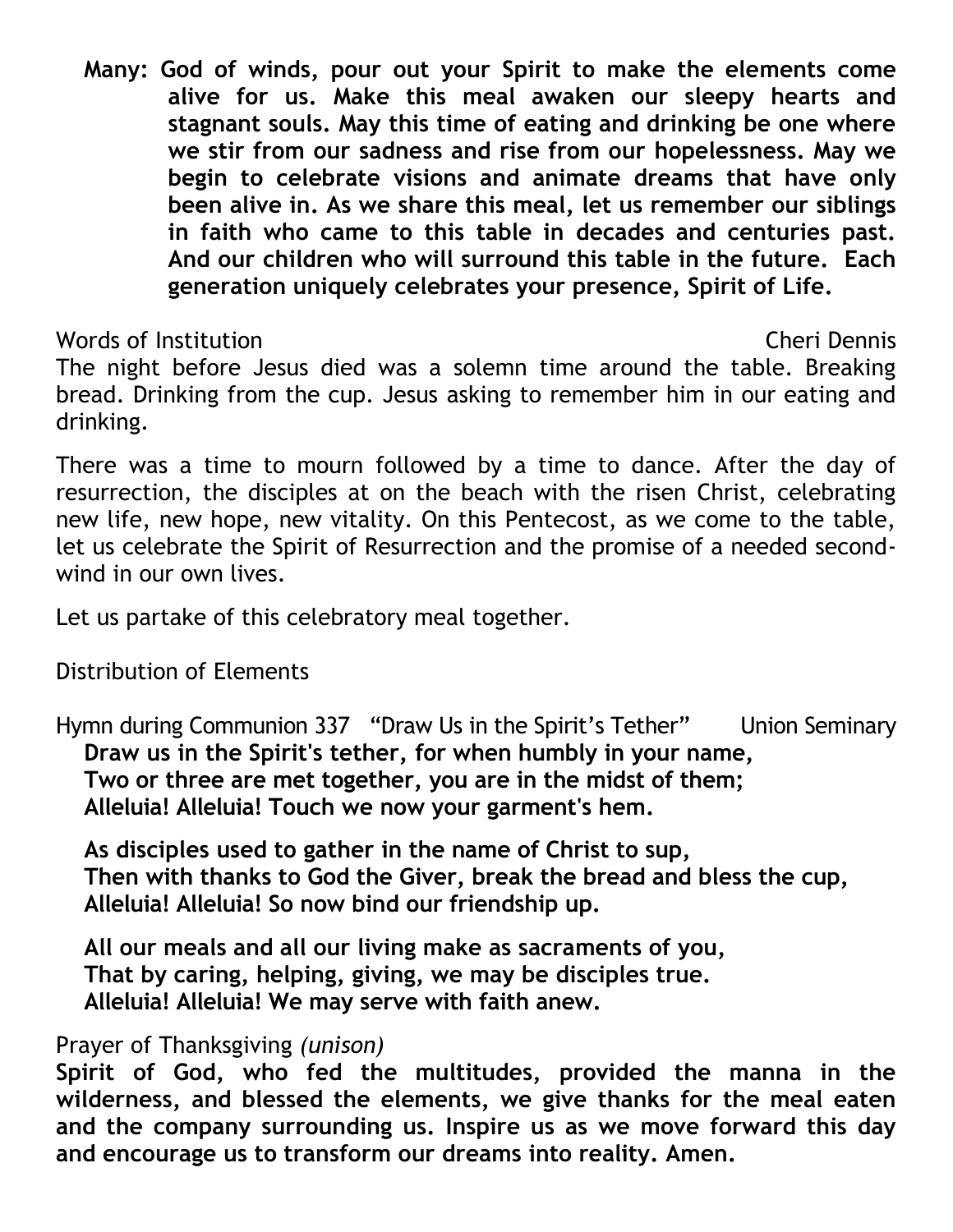Ordination of Phyllis Johnson as Deacon

- Pastor: Phyllis Johnson has been called by God, in accordance with the faith and order of the church, to serve among us. She has accepted her call and we are here to witness to her willingness to serve.
- Lisa Cloninger: Brothers and sisters in Christ, it is an honor to be entrusted with responsibility for service on the Consistory of Holy Covenant United Church of Christ. Having prayerfully considered the duties and responsibilities of your ministry are you prepared to serve with the help of God in Christ's name and for the glory of God?

Phyllis: I am.

- Lisa Cloninger: Do you promise to exercise your ministry diligently and faithfully, showing forth the love of Christ?
- Phyllis: I do, relying on God's grace.
- Pastor: Members of this household of faith, you have heard Phyllis, our sister in Christ, who has answered God's call to service. Let us affirm our intention to live in covenant with her.
- People: We gather in celebration of the joy that is ours to be partners with you in the service of Jesus Christ. We promise to love you, honor your leadership, and assist you, that together we may be a faithful church of Jesus Christ.

Laying On of Hands

- Pastor: The laying on of hands is the symbolic act whereby the church in every age recognizes God's call to ministry in the lives of faithful women and men and asks the Holy Spirit to confer upon them the gifts of ministry. We lay hands upon you, Phyllis Johnson, as Deacon for Holy Covenant. Let us offer our prayers and blessing as a congregation:
- **People: Eternal God, you have called Phyllis to server this household of faith and in the world, which you have entrusted to our care and keeping. Send your Holy Spirit on her that she may serve among us with honor and faithfulness. Help her to be diligent in her duties, that your church may prosper in the mission you place before it. May her example prove worthy for all of us to follow, as we are united in Christ's ministry, to the glory of your name. Amen.**
- Lisa Cloninger: In the name of Jesus Christ, and on behalf of the people of Holy Covenant United Church of Christ, we rejoice to announce that you are ordained as Deacon and a member of the Consistory. May your service be a blessing and cause you to grow in wisdom and in grace. Amen.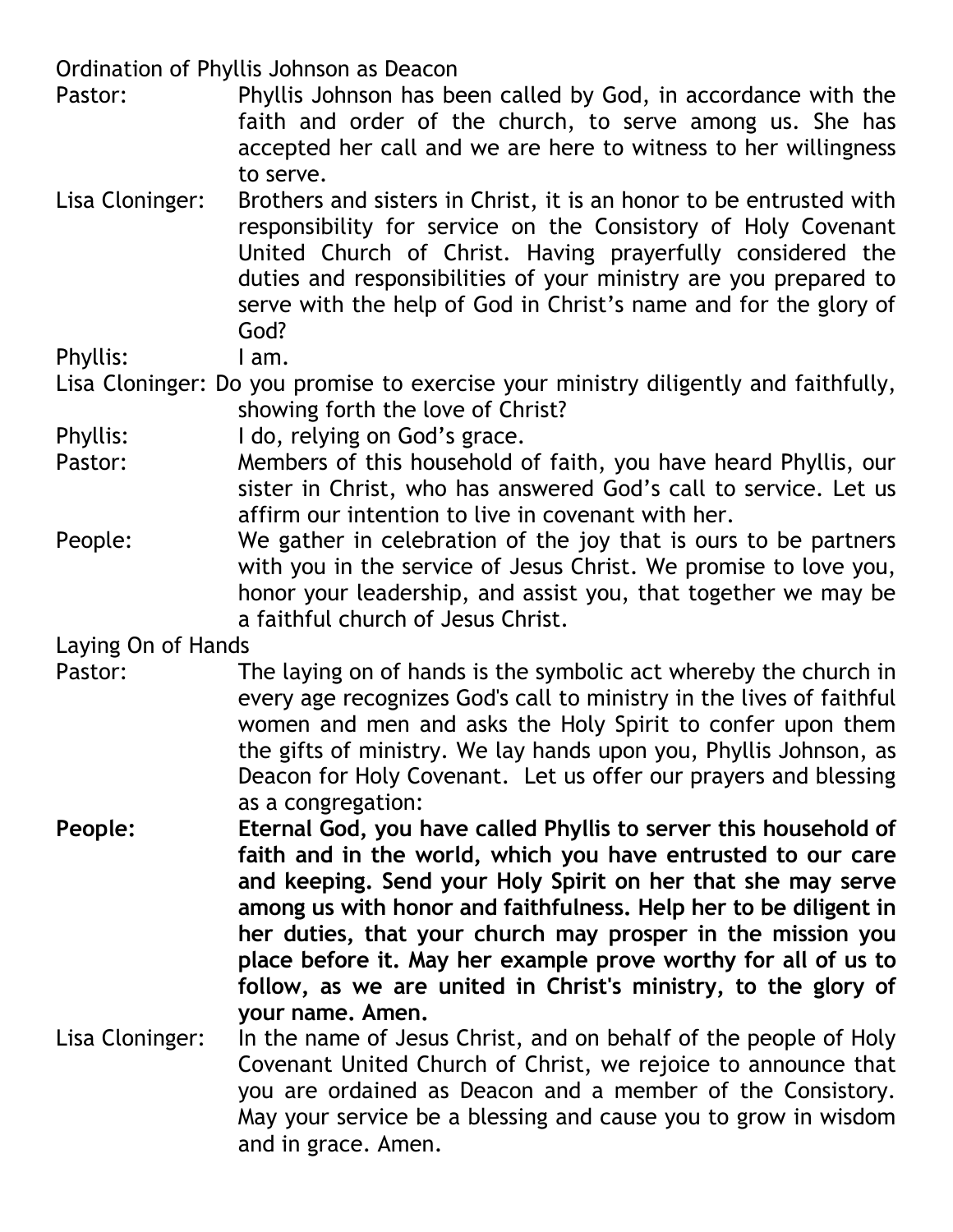| * Hymn 286<br>Refrain: | "Spirit, Spirit of Gentleness"                                                                                                                                                                                                             | <b>SPIRIT</b>  |
|------------------------|--------------------------------------------------------------------------------------------------------------------------------------------------------------------------------------------------------------------------------------------|----------------|
|                        | Spirit, spirit of gentleness, blow through the wilderness, calling and free,<br>Spirit, spirit of restlessness, stir me from placidness, wind, wind on the sea.                                                                            |                |
|                        | You moved on the waters, you called to the deep,<br>Then you coaxed up the mountains from the valleys of sleep;<br>And over the eons you called to each thing,<br>"Awake from your slumbers and rise on your wings." $(R)$                 |                |
|                        | You swept through the desert, you stung with the sand,<br>And you goaded your people with a law and a land;<br>When they were confounded by their idols and lies,<br>Then you spoke through your prophets to open their eyes. $(R)$        |                |
|                        | You sang in a stable, you cried from a hill,<br>Then you whispered in silence when the whole world was still;<br>And down in the city you called once again,<br>When you blew through your people on the rush of the wind. $(R)$           |                |
|                        | You call from tomorrow, you break ancient schemes,<br>From the bondage of sorrow the captives dream dreams;<br>Our women see visions, our men clear their eyes.<br>With bold new decisions your people arise. $(R)$                        |                |
| * Benediction          |                                                                                                                                                                                                                                            | Cheri Dennis   |
|                        | * Benediction Response "Song of Hope"<br>May the God of hope go with us every day,<br>Filling all our lives with love and joy and peace.<br>May the God of justice speed us on our way,<br>Bringing light and hope to every land and race. | ARGENTINA      |
|                        | Praying, let us work for peace; singing, share our joy with all;<br>Working for a world that's new, faithful when we hear Christ's call.                                                                                                   |                |
| Postlude               | "Every Time I Feel the Spirit"                                                                                                                                                                                                             | arr. J. Carter |
|                        | Service Prayers for Pentecost Sunday Year C & the Communion Liturgy<br>were written by the Rev. Michelle L. Torigian, Senior Pastor of<br>St. Paul United Church of Christ, Belleville, IL.                                                |                |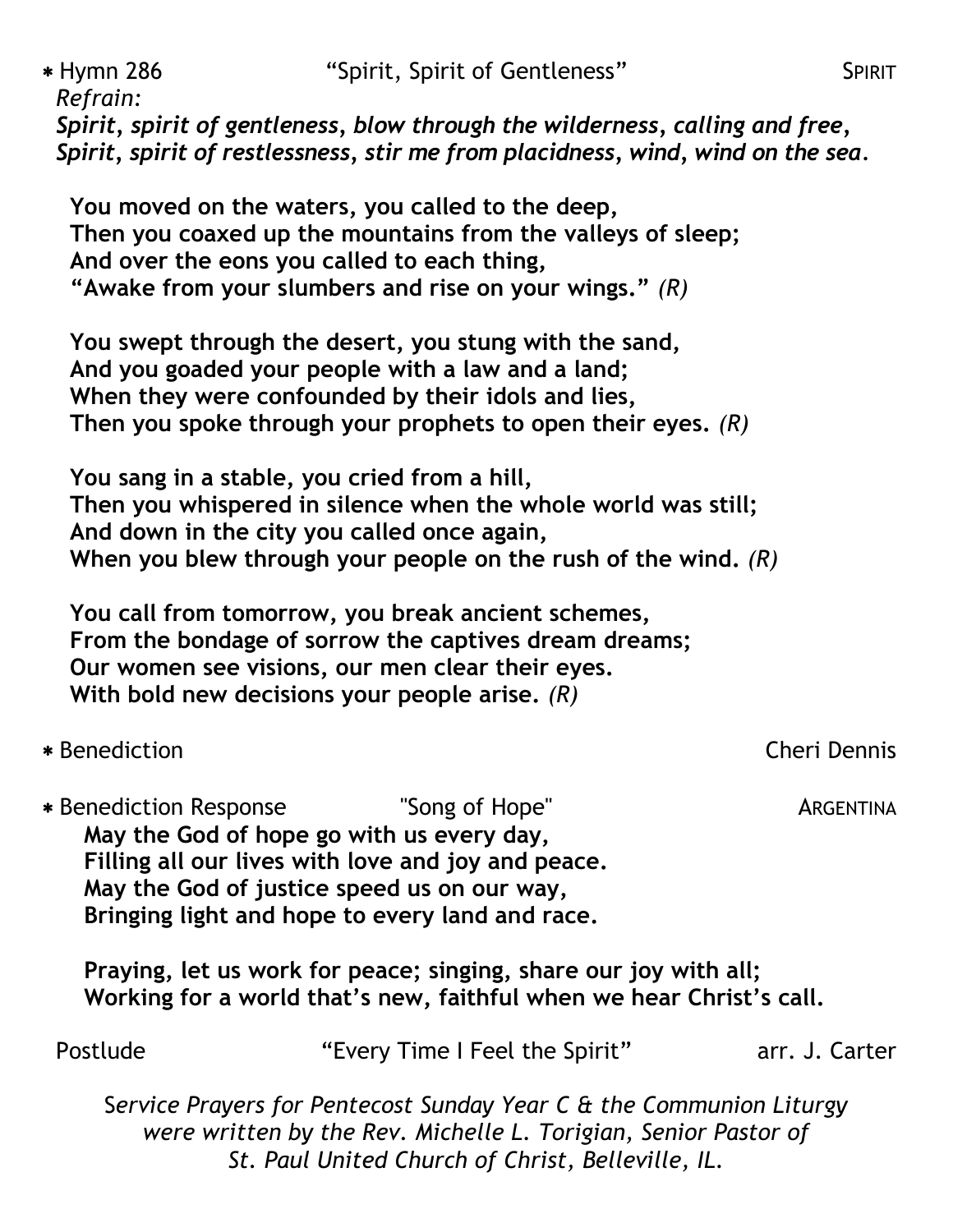*Songs in this service are used by Permission. CCLI License #11439355; CSPL164710*

*Candid photographs and/or video recording share our work and witness and invite others into the fellowship of our congregation. Some pictures/video may be published in church print publications, on our website or on our official social media sites. If you do not wish to have your image published, please contact the church office by phone or email.*

**WE COULDN'T PROVIDE OUR WARM WELCOME WITHOUT THE HELP OF:** Lisa Cloninger, Lex Decker, Keith Dennis, Brian Hankins, Henry Hankins, Dominic Ciciollo, Dawn Schmitz; Ed Sharp, Anne Hayes, Shakti Subramanian, Jeff Hughes, Ed Vickery

# **WHAT'S HAPPENING AT HOLY COVENANT**

IN-PERSON ACTIVITIES UPDATE, JUNE 3, 2022

At this time, masks will continue to be required during Sunday worship services and all indoor church building activities out of an abundance of caution.

The Consistory continues to closely monitor COVID trends. As of June 3, the CDC COVID-19 Community Level for Mecklenburg County is still considered Low. The COVID positivity rate for the county is still currently slightly above 20% and has increased less than 1% during the past week.

We encourage attendees who are immunocompromised or fall into any other higher risk groups to use their discretion as to whether to attend in-person church activities. We will continue to spread out seating in the sanctuary during worship and will have cleaning supplies and hand sanitizer available at several points in the building. Live-streaming will continue for weekly worship services as always.

Please contact Consistory President Lisa Cloninger if you have any questions or concerns, **[lisa@holycovenantucc.org](mailto:lisa@holycovenantucc.org)**, or 704-516- 0322.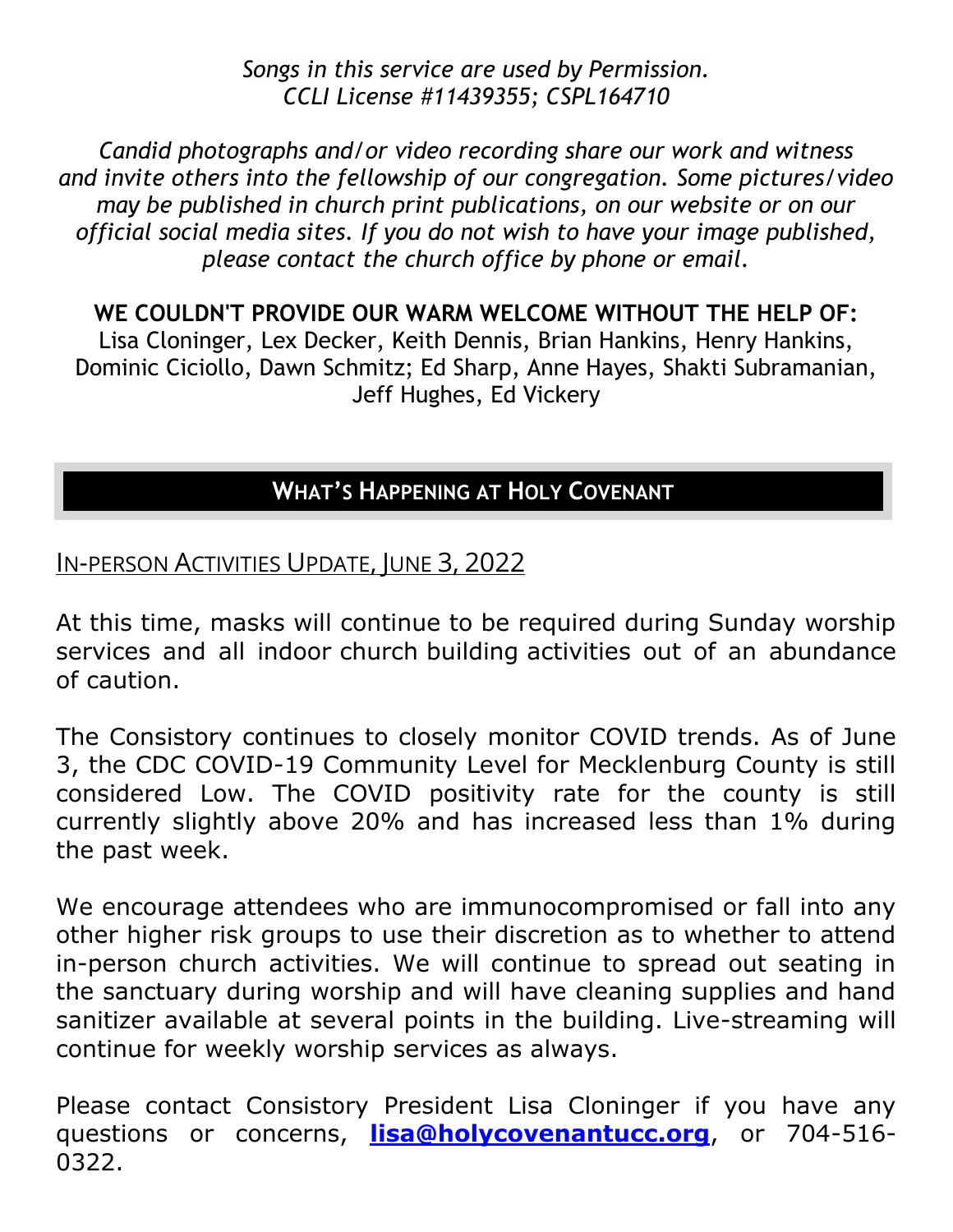# **Black Fatigue Discussion Part II: Today After Worship**

# **Please plan on for this event. We anticipate a 1 to 1 1/2 hour time frame. Light refreshments will be available.**

The Racial Justice and Equity committee invites you to join in a conversation regarding recognizing and responding to the reality of Black Fatigue. This is a follow up to last fall's Zoom discussion introducing Black Fatigue.

In this session, we will briefly revisit the definition of Black Fatigue, and then move onto discussion of scenarios, in small groups, that will aid participants in identifying circumstances that can lead to Black Fatigue. The groups then will address ways to support combatting Black Fatigue.

**You need not have attended the fall session to participate in the June 5 discussion. We will also provide a Zoom link if you are not able to attend in person. Please look for the link in the e-news and bulletin closer to the date.**

### **Bagged Lunch and Sandwich Build, June 18**

Saturday, June 18th, from 10-noon, we will assemble sandwiches and bagged lunches to be delivered to Roof Above. Supplies are provided, we just need YOU to help with the assembly! Please consider this time of fun and fellowship as part of being the hands and feet of Christ. Join us, won't you? Let Suzanne Lamorey know if you will participate, **[suzlam@yahoo.com](mailto:suzlam@yahoo.com)**.

# **Weekday activities at HCUCC!**

**Crafter's Circle Tuesdays 1:30 - 3:30.** Join us in the gathering room on Tuesdays at 1:30. Bring a craft, share a craft, or learn a craft in a judgement free zone. Masks are required.

**The Labyrinth Group meets Thursdays.** Join us at noon for some quiet time in nature. Melissa Noll and Laura Hankins will co-lead. In the event of rain we'll meet in the sanctuary for guided meditation and a finger labyrinth.

# **Mid-week Bible Study**

Join the conversation! Study guides are available in the church office, or **[contact us](mailto:office@holycovenantucc.org)** and we'll send you one! We gather from the comfort of our homes, via Zoom, Tuesday Evenings, 7-8 PM.

Questions? Contact Laura Hankins, **[laura@hankins-clt.us](mailto:laura@hankins-clt.us)**.

# **Sojourners Class**

The Sojourners Class meets Sunday mornings at 9:45 AM in the Conference Room, or via Zoom. We are currently reading *The New Monasticism: What It Has to Say to Today's Church* by Jonathan Wilson-Hartgrove. For more information, contact Pastor Cheri.